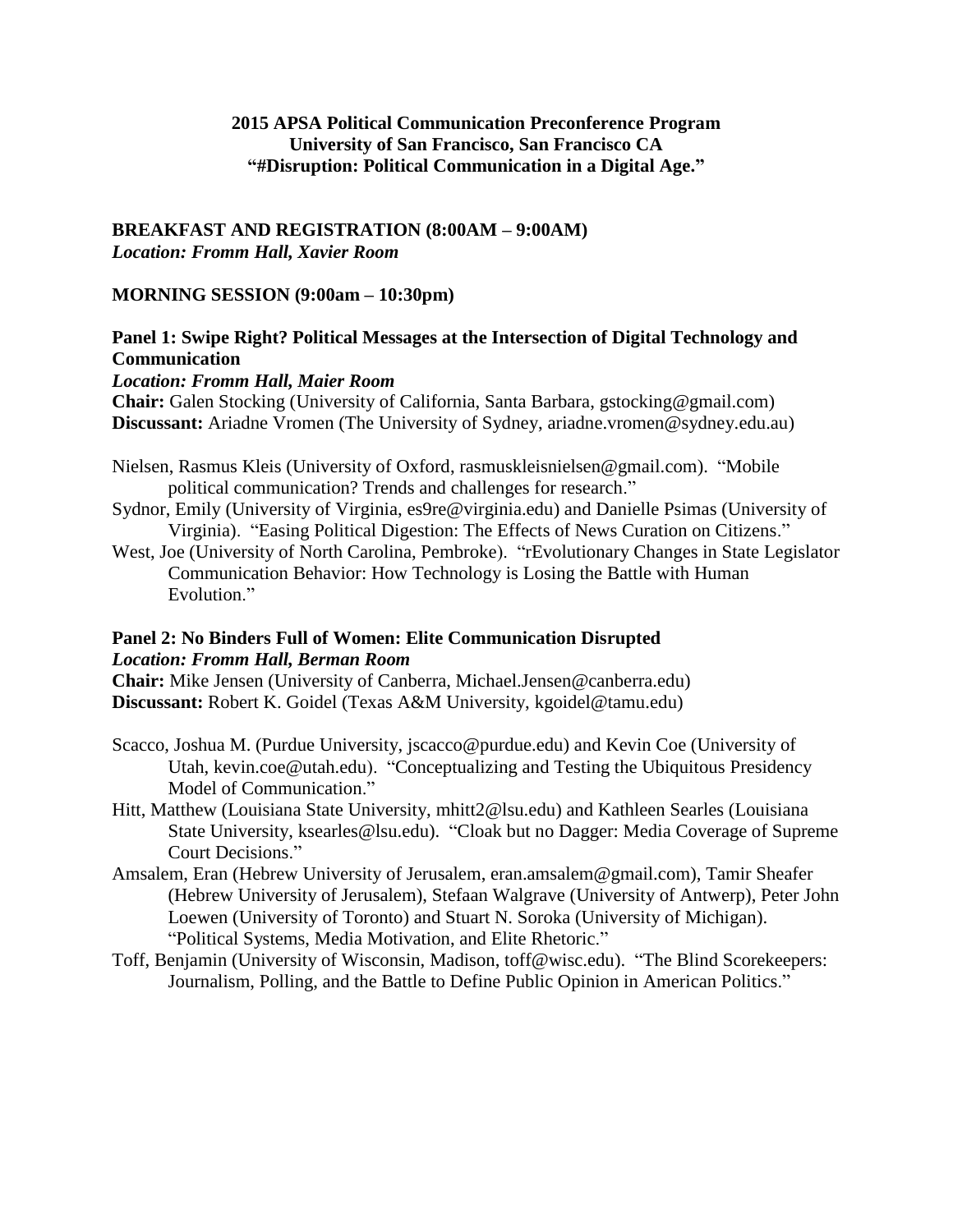### **Panel 3: Psych x Comm: Experimental Approaches and Cross-pollination** *Location: Fromm Hall, Maraschi Room*

**Chair:** Kevin Arceneaux (Temple University, kevin.arceneaux@temple.edu) **Discussant:** Martin Johnson (Louisiana State University, martinj@lsu.edu)

Marietta, Morgan (University of Massachusetts, Lowell, morganmarietta@gmail.com) and David Barker (California State University, Sacremento). "The Psychological Effects of Politicized Perceptions of Reality: Disdain, Disengagement, and Disputed Facts

- Clifford, Scott (University of Houston, sclifford@uh.edu). "Framing Food Politics: Disgust Persuades, Moralizes, and Polarizes."
- Muddiman, Ashley (University of Kansas, ashley.muddiman@ku.edu). "Finding Frames: Exploring Individuals' Thoughts about Incivility."
- Osmundsen, Mathias (Aarhus University), Lene Aarøe (Aarhus University) and Michael Bang Petersen (Aarhus University, michael@ps.au.dk). "Managing a Threatening World: Obsessive-Compulsive Disorder, Ideology and Political Communication."
- Gervais, Bryan (University of Texas, San Antonio, Bryan.gervais@utsa.edu). "Elite Incivility, Anger, and Anti-Deliberative Attitudes."

#### **AUTHOR-MEETS-CRITICS-ROUNDTABLE (10:45am – 12:00pm) "Presidential Campaigning in the Internet Age"**

Featuring Jennifer Stromer-Galley (Syracuse University) *Location: Fromm Hall, Xavier Room* **Chair:** Erika Franklin Fowler (Wesleyan University, efowler@wesleyan.edu**)**

**Participants:** Yannis Theocharis (Mannheim University, yannis.theocharis@unimannheim.de"), Daniel Kreiss (University of North Carolina at Chapel Hill, dkreiss@gmail.com), David Karpf (George Washington University, dkarpf@gwu.edu), Heather Evans (Sam Houston University, hke002@shsu.edu).

# **KEYNOTE LUNCHEON (12:15pm – 1:30pm)**

**"1.5 billion People on the Soapbox: Analyzing Political Communication on Facebook"** Featuring Monica Lee (Facebook) and an Introduction by Travis Ridout (Washington State University)

## *Location: Fromm Hall, Xavier Room; Lunch will be provided to all conference attendees and participants.*

Bio: Monica Lee is a data scientist on the Core Data Science team at Facebook, where she analyzes political engagement, political communication, and culture and networks more broadly. She received her Ph.D. in Sociology from the University of Chicago.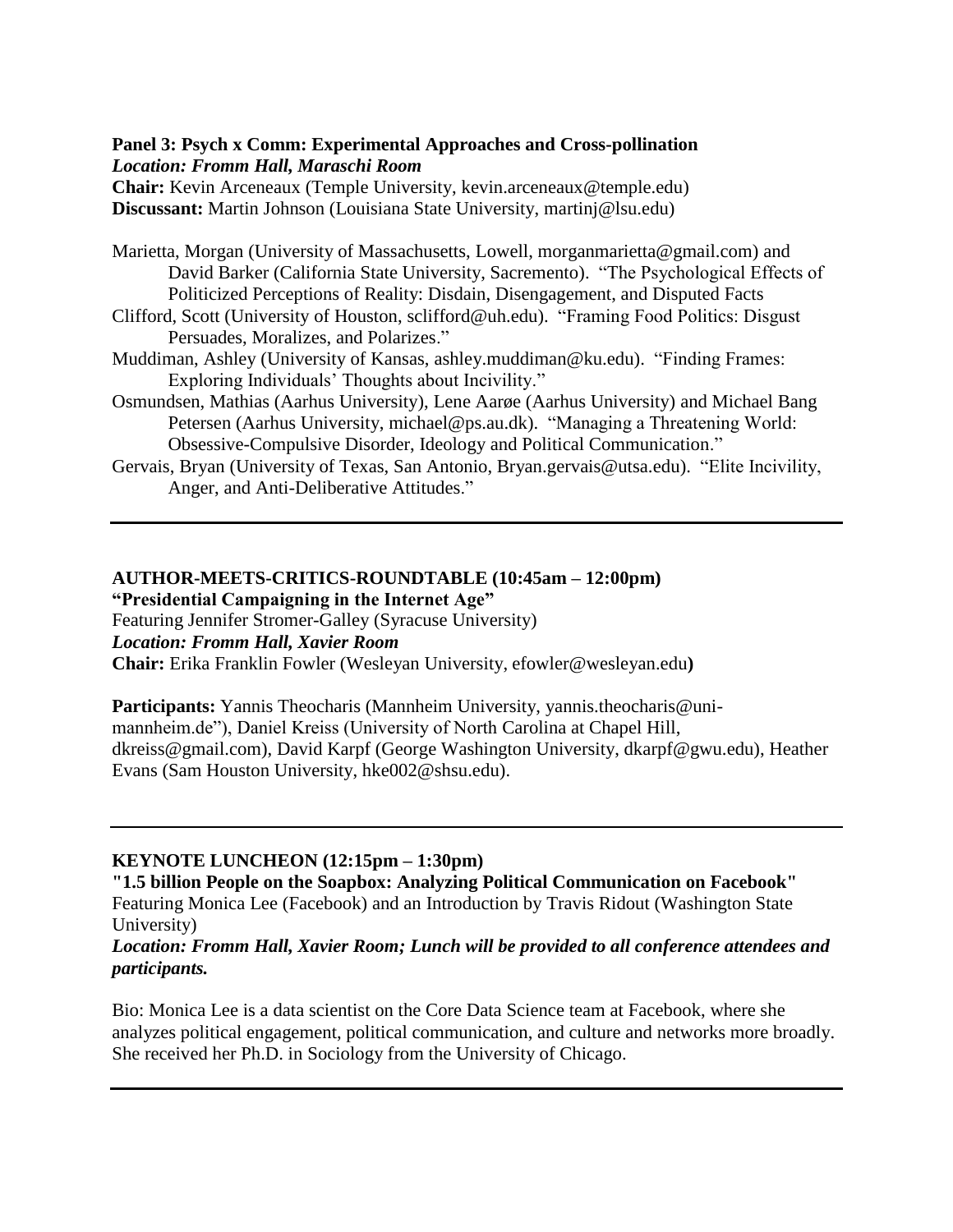# **AFTERNOON SESSION A (1:45pm – 3:15pm)**

## **Panel 4: Nothing but Text: Utilizing Text Analysis at the Cutting-edge** *Location: Fromm Hall, Maier Room*

**Chair:** Scott Clifford (University of Houston, sclifford@uh.edu) **Discussant:** Amber Boydstun (University of California, Davis, aboydstun@ucdavis.edu) and Johanna Dunaway (Louisiana State University, jdunaway@lsu.edu)

- Whiteside, Craig (Naval War College Monterey, cawhites@nps.edu). "Symbolic Violence as a Message: Deciphering the Islamic State's Strategic Communications."
- Jaros, Kyle (Harvard University, kajaros@fas.harvard.edu) and Jennifer Pan (Harvard University, pan.jennifer@gmail.com). "Where Does the Buck Stop? Using Large-Scale Text Analysis to Map the Political Ownership of Policymaking in China."
- Baerg, Nicole (University of Mannheim, nicole.baerg@gmail.com) and Will Lowe (Princeton University, conjugateprior@gmail.com). "A Textual Taylor Rule: Estimating Central Bank Preferences Combining Topic and Scaling Methods."
- Kang, Taewoo (Washington State University, taewoo.kang@wsu.edu). "On Campaign Websites: Partisan Differences?"
- Jensen, Mike (University of Canberra, Michael.Jensen@canberra.edu.au). "Public Communication and Public Opinion: Understanding Public Opinion through Election Surveys and Tweet Analysis."

### **Panel 5: Tweeting Elections: Journalists, Candidates and Parties in the U.S. and Abroad** *Location: Fromm Hall, Berman Room*

**Chair:** Richard Davis (Brigham Young University, richard\_davis@byu.edu) **Discussant:** Regina Lawrence (University of Texas, Austin, regina.lawrence@austin.utexas.edu)

- McGregor, Shannon C. (University of Texas, Austin, shannon.c.mcgregor@gmail.com), Logan Molyneux (University of Texas, Austin), and Mark Coddington (University of Texas, Austin). "Journalists Tweet Humor, Opinion and Narrative in the 2012 Elections."
- Just, Marion (Wellesley College, mjust@wellesley.edu) and Ann Crigler (University of Southern California). "The Intersection Gender, Party, Position and Incumbency in Candidate Use of Twitter: A Comparison of Competitive Male/Female Senate Races in 2012 and 2014."
- Evans, Heather (Sam Houston State University, hke002@shsu.edu). "How Members of Congress used Twitter to Get Out the Vote in 2014."
- Small, Tamara (University of Guelph, t.small@uoguelph.ca). "Parties, Leaders and Online Personalization: Twitter in Canadian Electoral Politics."
- Jungherr, Andreas (University of Mannheim, andreas.jungherr@gmail.com), Pascal Jürgens (University of Mainz) and Harald Schoen (University of Mannheim). "The Interconnection Between Political Coverage in Traditional Media and on Twitter."

### **Panel 6: The Accidental Informant: On the Persistence of the Inadvertent Audience** *Location: Fromm Hall, Maraschi Room*

**Chair:** Joshua M. Scacco (Purdue University, jscacco@purdue.edu) **Discussant:** Ashley Muddiman (University of Kansas, ashley.muddiman@ku.edu)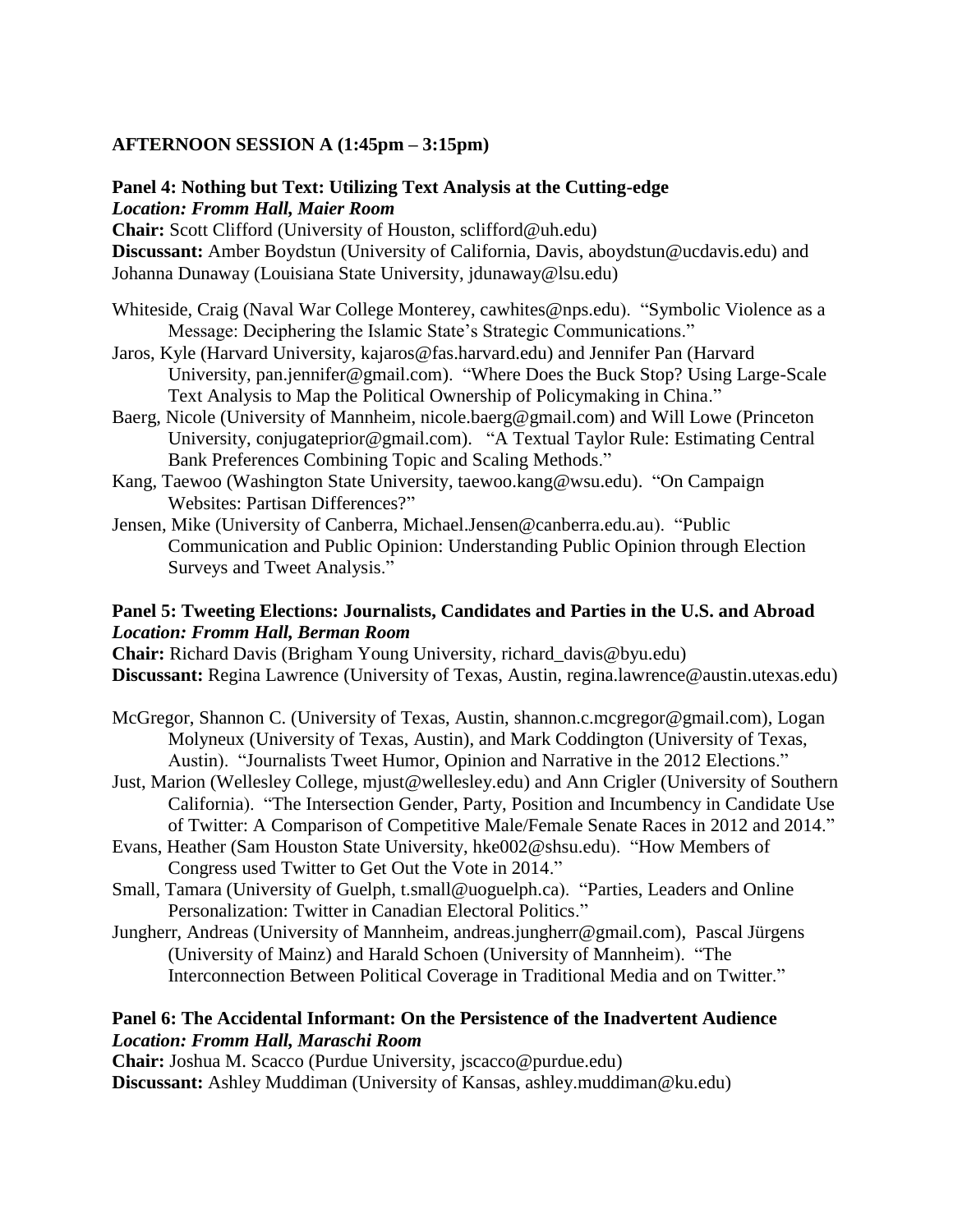- Goldstein, Ken (University of San Francisco), Michael M. Franz (Bowdoin University, mfranz@bowdoin.edu), Erika Franklin Fowler (Wesleyan University, efowler@wesleyan.edu) and Travis N. Ridout (Washington State University, tnridout@wsu.edu). "The Long-Term and Geographically-Constrained Effects of Political Advertising on Political Polarization."
- Leeper, Thomas J. (London School of Economics and Political Science, thosjleeper@gmail.com) and Joshua Robison (Aarhus University, jarobiso@gmail.com). "Political Interest, Audience Size, and Ideology: The Conditional Scope of Selective Exposure to Television."
- Feezell, Jessica T. (University of New Mexico, jfeezell@unm.edu) and Brittany Ortiz (University of New Mexico). "'I Saw it on Facebook': An Experimental Study of Learning Political Information Through Social Media."
- Edy, Jill A. (University of Oklahoma, jedy@ou.edu) and Patrick C. Meirick (University of Oklahoma, meirick@ou.edu). "Driven to Distraction: News Media, Social Media & the Diversifying Public Agenda."
- Anspach, Nicolas (Temple University, nickanspach@gmail.com). "The Inadvertent Audience: How Social Media Can Accidentally Inform."

## **AFTERNOON SESSION B (3:30pm – 5:00pm)**

# **Panel 7: Freedom isn't Free: Media Access and Ownership in the 21st Century** *Location: Fromm Hall, Maier Room*

**Chair:** Amanda B. Cronkhite (University of Illinois at Urbana-Champaign, cronkhi1@illinois.edu)

**Discussant:** Katy Pearce (University of Washington, kepearce@uw.edu)

- Dunaway, Johanna (Louisiana State University, jdunaway@lsu.edu), David Sobek (Louisiana State University), Mingxiao Sui (Louisiana State University), Paromita Saha (Louisiana State University), Lauren Goodman (Louisiana State University), Andrew Abad (Louisiana State University). "We Will Not Air It: News Decisions about Coverage of Terrorist Incidents."
- Bailard, Catie Snow (George Washington University, cbailard@gwu.edu). "Measuring the effectiveness of Chinese public opinion campaigns in Africa: A comparative, crosssectional-time-series analysis."
- Timoneda, Joan Carreras (University of Maryland, College Park, joan.timoneda@gmail.com). "Patterns of censorship in democracies and nondemocracies."
- Whitten-Woodring, Jenifer (University of Massachusetts, Lowell, Jenifer WhittenWoodring@uml.edu) and Flavio Da Silva Souza (University of Massachusetts, Lowell, Flavio DaSilvaSouza@student.uml.edu), Christopher McKallagat (University of Massachusetts, Lowell), and Cameron Wimpy (Fors Marsh Group). "Media at Work: The Effect of Media Freedom and Social Media on Workers' Rights."
- Kneafsey, Liam (Trinity College, kneafsel@tcd.ie). "Media Ownership and the Tone of Interest Group Coverage: Evidence from a Natural Experiment."